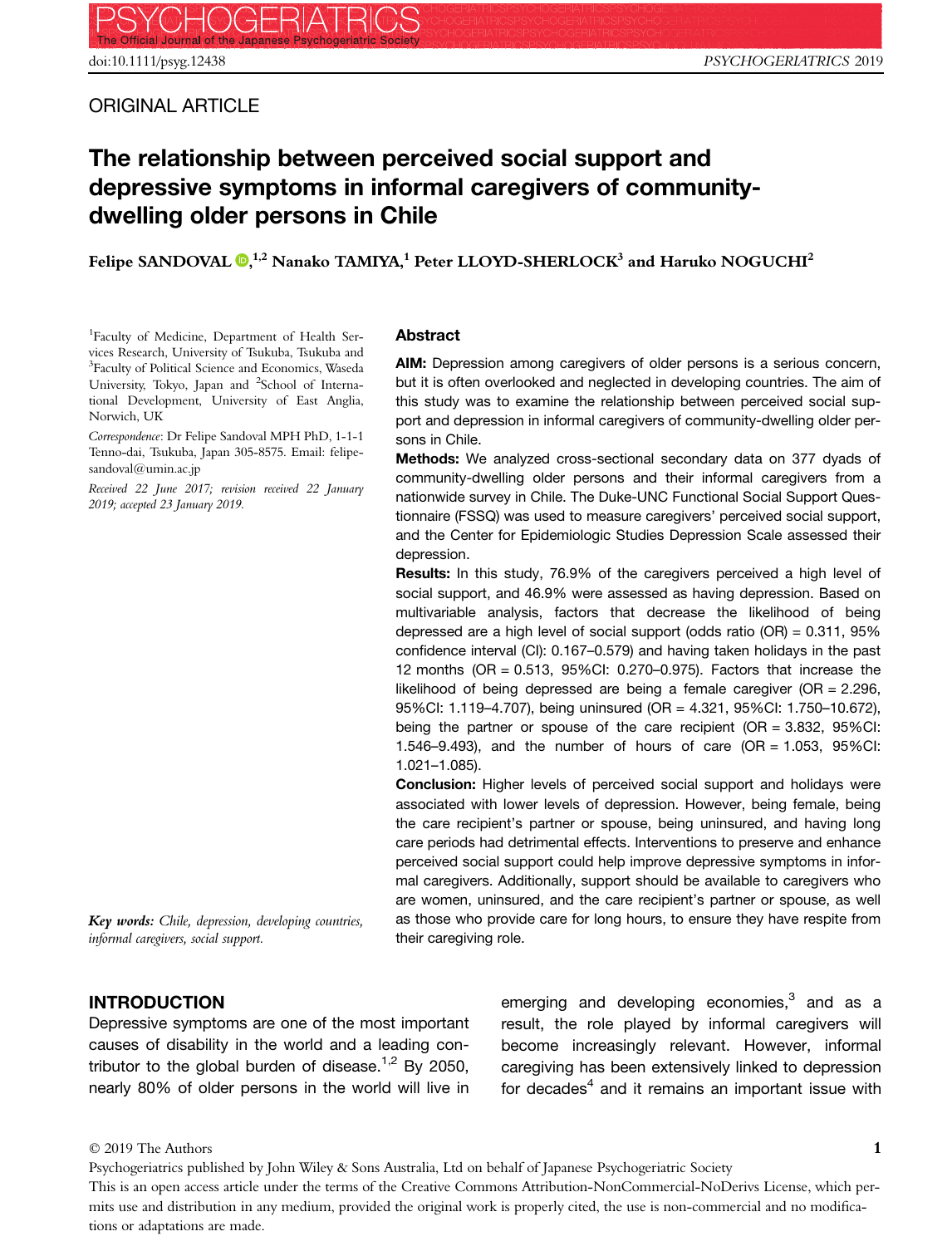regard to the burden of informal caregivers of older persons.5,6

Although informal caregivers of older persons have been shown to have poorer mental health than noncaregivers,<sup>7,8</sup> mental health remains largely ignored in Latin America. This neglect is especially distressing given that the burden of mental illness is a growing concern in the region, $9$  including in Chile,  $10$  one of the oldest countries in Latin America.<sup>11</sup> However, there is a fundamental lack of adequate and deep epidemiologic and country-specific research on old age in Chile.<sup>12</sup>

Studies have shown that social support benefits informal caregivers by supporting coping and adjustment to this role and by improving their mental health<sup>5,13–15</sup>; a lack of social support has been associated with poorer mental health among caregivers.<sup>16</sup> Perceived social support also has the capability to diminish the detrimental effects of stress and improve health.<sup>17–19</sup> However, most studies related to perceived social support were conducted outside Chile. To the best of our knowledge, only one Chilean study has addressed perceived social support and depression in caregivers, specifically caregivers of haemodialysis patients.<sup>20</sup> In general (in Chile), studies on social support have been limited to caregivers of persons with schizophrenia and have used burden, not depressive symptoms, as an outcome measure. $21,22$ 

The importance of this study stems from the reliance on family members to provide care in most developing countries, which usually lack national long-term care programmes. In turn, these caregivers depend on their social networks for support. Currently, Chile lacks a state-sponsored long-term care system that offers state-sponsored support services.<sup>23</sup> Formal social support was previously reported to be little to non-existent, $24$  and family remains the main source for social support amid 'scant social investment in older persons…' and the lack of a '…robust social protection system for old age'.<sup>25</sup> This poses a great burden on untrained informal caregivers, who are decreasing in number. As a consequence of this burden, depression threatens the provision of informal care as a first-line defence against institutionalization.<sup>26</sup> Therefore, the authors aim to address the limited evidence regarding caregiver depression and social support in Chile.

Based on independent care recipient predictors of caregiver depression identified in the literature, we adjusted our model to include younger age, lower education, and dependence in completing activities of daily living (ADL) and instrumental activities of daily living (IADL).<sup>27</sup> Likewise, based on independent caregiver predictors of depression in the literature, we adjusted our model to include being a partner or spouse and the number of hours of caregiving.<sup>7</sup> Some have argued that the association between caregiving for older persons and depression relates to the lifestyle restrictions, such as personal life, social life, and employment, as well as increasingly difficult caregiving tasks. $27$  As such, we hypothesize that in the absence of a long-term care system, there may be a beneficial relationship between perceived social support and depression in caregivers of older persons. Among main caregivers in Chile, this relationship has not been previously examined with nationally representative data from a nationwide survey.

# **METHODS**

We conducted an analysis of the National Survey on the Dependency of Older Persons, a secondary nationwide survey in Chile created from a dual-target (caregiver and older person) multistage probabilistic sample. The survey's sampling framework was taken from the last valid population and housing census in Chile, which occurred in 2002 and aimed to collect epidemiological data from persons aged 60 and over. Stratification was based on rural and urban settings (according to population size) and location (subjects from all regions were included). Units of analysis were, in descending order, cities, blocks, and houses. Houses were randomly selected. One person aged 60 and over was selected per house, but if there were multiple persons aged 80 and over, all were selected to account for the increased prevalence of dependency in older age groups. Details on the survey were published in a report by the National Agency for Elderly People of Chile.<sup>28</sup>

The original survey consisted of 4766 respondents aged 60 and over and their informal caregivers, if any. Ninety-one percent of respondents completed the survey themselves, whereas the remaining 9% were surrogates for an older person with some degree of cognitive impairment as determined by the short version of the Mini-Mental State Examination (MMSE) (i.e. a score ≤12 points). The surrogates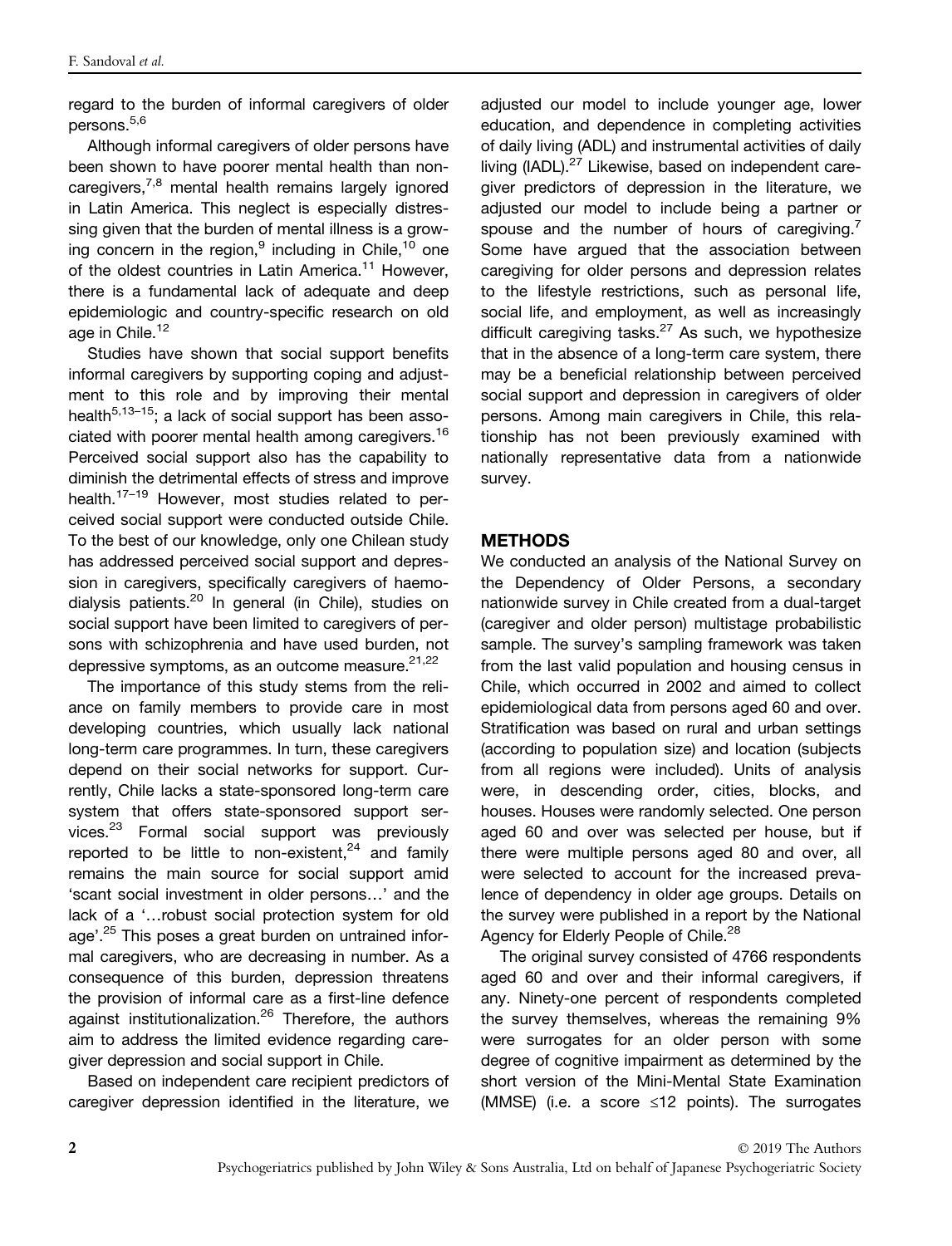could not have cognitive impairment, and they required a Pfeffer Functional Activities Questionnaire score ≥6 points to participate. The survey was administered by 126 adults, aged 18 and over, who had previous experience with complex surveys and preferably had some tertiary education. To minimize possible bias, the surveyors were trained on all the items of the survey and on using a personal digital assistant to enter the responses. The personal digital assistant provided real-time validation of the entered data to avoid measurement errors. Data collection took place from November 2009 to January 2010.

## **Subjects**

The sample for this study consisted of 377 dyads of older persons and their informal caregivers (Fig. 1).

For this study, older persons are those aged 60 and older who live in the community and acknowledge receiving assistance from a main caregiver. Main caregivers are those who identified themselves as main caregivers and were independently recognized by the older person as a provider of care related to ADL and/or IADL. This operational definition was set to avoid misclassification of the caregivers based on legal or economic definitions of the role of the main caregiver.

#### **Measurements**

Depressive symptoms, the outcome, were measured with the Center for Epidemiological Studies Depression Scale (CESD). CESD is an extensively used tool



Figure 1 Flow chart of older person and informal caregiver dyads. ADLs, activities of daily living; IADLs, instrumental activities of daily living.

for measuring the degree of depressive symptoms in the general population.<sup>29</sup> This scale has been translated into Spanish and validated in Chile.<sup>30</sup> An official report by the National Agency for Elderly People of Chile provided descriptive data on the caregivers in the analyzed data.<sup>28</sup> However, this report included information from all self-identified main caregivers, including those whom care recipients did not recognize as being involved in the provision of care related to ADL and/or IADL. The CESD's 20 items were rated on a 4-point scale, with a range of 0 (experienced rarely or none of the time) to 3 (experienced most or all of the time). The total score range was 0–60 points, with 16 points or higher indicating some degree of depressive symptoms.

Caregivers' perceived social support, the primary exposure of interest, was measured with the FSSQ .<sup>31</sup> The 11 items were rated on a scale of 1 (much less than desired) to 5 (as much as desired), with total score ranging from 0 to 55. A score of 32 or higher indicates a high degree of perceived social support (coded as 1) according to the validated Spanish version of the questionnaire.<sup>32</sup>

Because of the subjective nature of perceived social support, we also asked binary questions regarding social support received by the caregiver in the bivariate analysis. The questions were 'Have you taken holidays in the past 12 months?', 'Have you received training on care?', and 'Do you receive community support?'

#### **Covariates**

Covariates were collected to identify potential confounding factors for depression. They have been divided into three categories: (i) caregiver characteristics; (ii) caregiving characteristics; and (iii) care recipient characteristics. Caregiver characteristics included age, gender (female or male), years of education, marital status (married, divorced, widowed, or single), and health insurance status (insured or uninsured). Caregiving characteristics included setting (rural or urban), hours of care, relation with the care recipient (partner or spouse, child, or other), and their coresidential status (yes or no). Care recipient characteristics included independence in ADL as measured by the Katz Index of Activities of Daily Living (Katz Index), independence in IADL as measured by the Lawton–Brody Instrumental Activities of Daily Living

#### © 2019 The Authors

Psychogeriatrics published by John Wiley & Sons Australia, Ltd on behalf of Japanese Psychogeriatric Society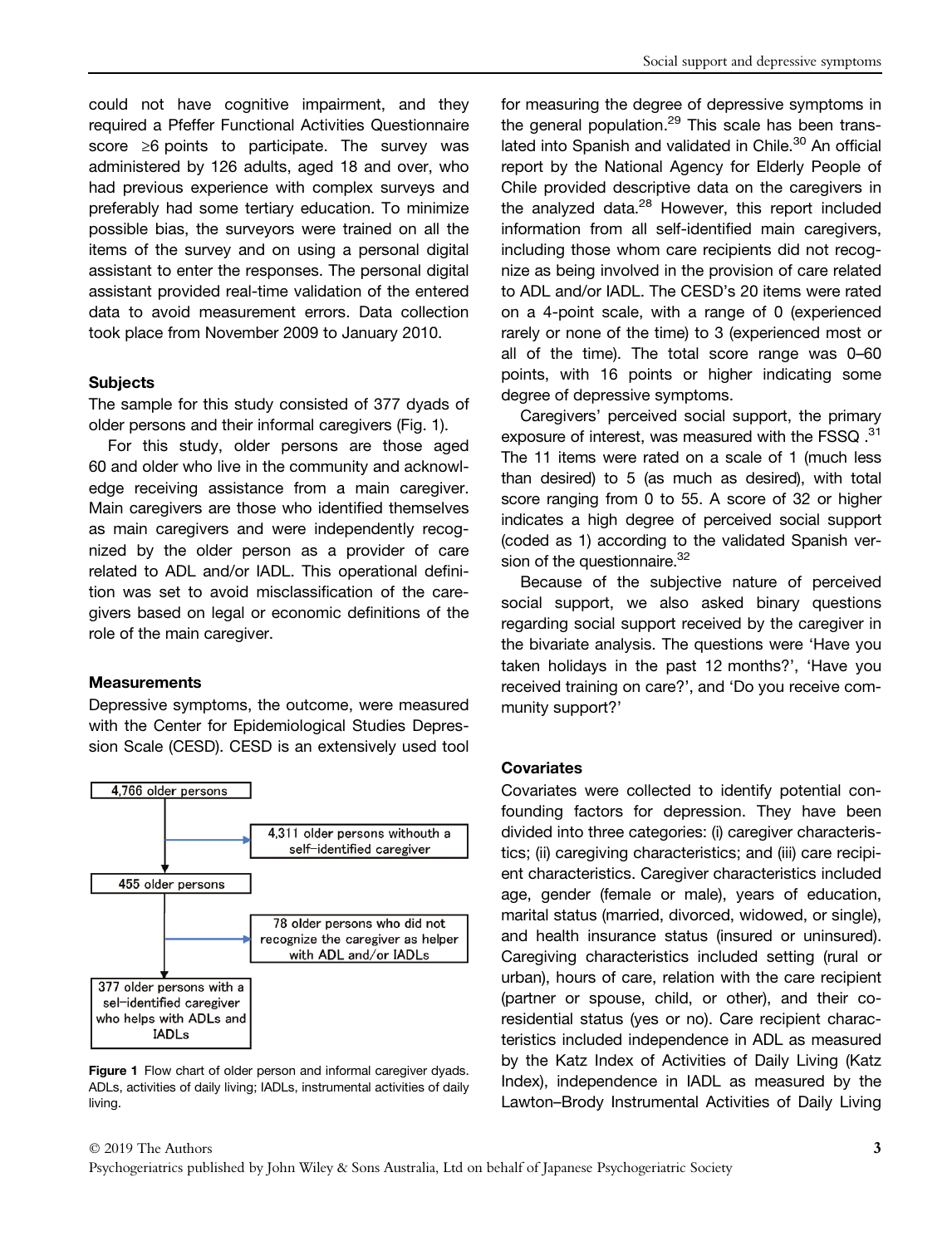Scale (Lawton–Brody Scale), and cognitive impairment as measured by the short version of the MMSE.

The Katz Index's six items were rated dichotomously as 0 (with help) or 1 (without help). The total score range was 0–6, with higher scores indicating more independence in ADL.<sup>33</sup> The Lawton–Brody Scale's items were rated on a 3-point scale: 3 points (without help), 2 points (with help), and 1 point (cannot do it). The total score range was 0–24, with higher scores indicating more independence in IADL.<sup>34</sup> The MMSE evaluated care recipients' understanding of space–time location, short-term memory, and concentration.<sup>35</sup> The high score on the short version of the MMSE is 19 points, and a score <13 points is considered to indicate cognitive impairment.

## Data analyses

To detect correlations, we used Pearson's and Spearman's correlation coefficients; correlations with  $\rho \geq 0.7$  were considered strong. To examine the bivariate relationship between each explanatory variable and the primary outcome of depression, we used the  $\chi^2$  test for categorical variables and the ttest for continuous ones.

Explanatory variables entered into the final binary logistic regression analysis had a relationship strength in the bivariate analyses that was within 0.25 of significance. However, care recipient characteristics (Katz Index score (ADL), Lawton–Brody Scale score (IADL) and cognitive impairment) were forced into the model. Observations with missing data were excluded from the multivariable analysis. Odds ratios (OR) with 95% confidence intervals (CI) were reported as statistically significant. Data was analyzed using SPSS version 22 (IBM SPSS Statistics for Windows, IBM Corp., Armonk, NY).

Written consent to analyze this secondary data was obtained from National Agency for Elderly People of Chile, who originally collected the data. As such, the agency was responsible for obtaining respondents' consent and any ethical considerations, including review by an appropriate ethics committee.<sup>28</sup>

# RESULTS

Caregivers in this sample had a mean age of 51.73 years. Most of them were women (85.1%), and they had an average of 8.22 years of education. The mean amount of care was 15.64 h. Nearly half of the caregivers (43.8%) were the children of care recipients, and around one-fourth (23.3%) were the partners or spouses. An extensive summary of descriptive characteristics of caregivers is in Table 1.

Depressive symptoms were observed in nearly half of the caregivers (46.9%). More than three-fourths (76.9%) perceived themselves as having a higher level of social support. Measures of received social support showed that nearly one-fourth (22.0%) had taken holidays in the past 12 months. Few had received care training (7.4%) or community support (5.3%). Cronbach's  $\alpha$  was 0.857 for CESD and 0.894 for the FSSQ. Details of the main outcome and exposure can be found in Table 2.

# Bivariate analysis

Among those factors associated with being depressed in our bivariate analyses, we found that the perceived social support, having taken holidays in the past 12 months, the carer's age, the carer's gender, the carer's years of education, being insured, the number of hours of care, relation to the care recipient, co-residence, Katz Index score, and Lawton–Brody Scale score were associated within a statistical significance of  $P < 0.25$  (Table 3). This  $P$ value was used as the criterion for considering variables in the subsequent multivariable model. Cognitive impairment, despite not being statistically significant in the bivariate analysis, was included to adjust for care recipients' characteristics.

## Multivariable analysis

The final model for the dichotomous outcome of caregiver depression consisted of 11 explanatory elements (Table 4). No multicollinearity was detected among the predictors.

A higher level of perceived social support, as opposed to a lower one, decreased the likelihood of a caregiver being depressed  $(OR = 0.31, 95\% CI:$ 0.17–0.58). Also, beneficial was having taken holidays in the past 12 months  $(OR = 0.51, 95\% CI$ : 0.27–0.98).

Detrimental factors that increased the likelihood to being depressed were being female (OR = 2.38, 95% CI 1.14–4.99), being uninsured (OR = 4.63, 95%CI 1.84–11.66), being the partner of the care recipient, as opposed to other (OR = 3.83, 95%CI 1.55–9.49), and each additional hour of care (OR = 1.05, 95%CI: 1.02–1.09). With these additional hours, the average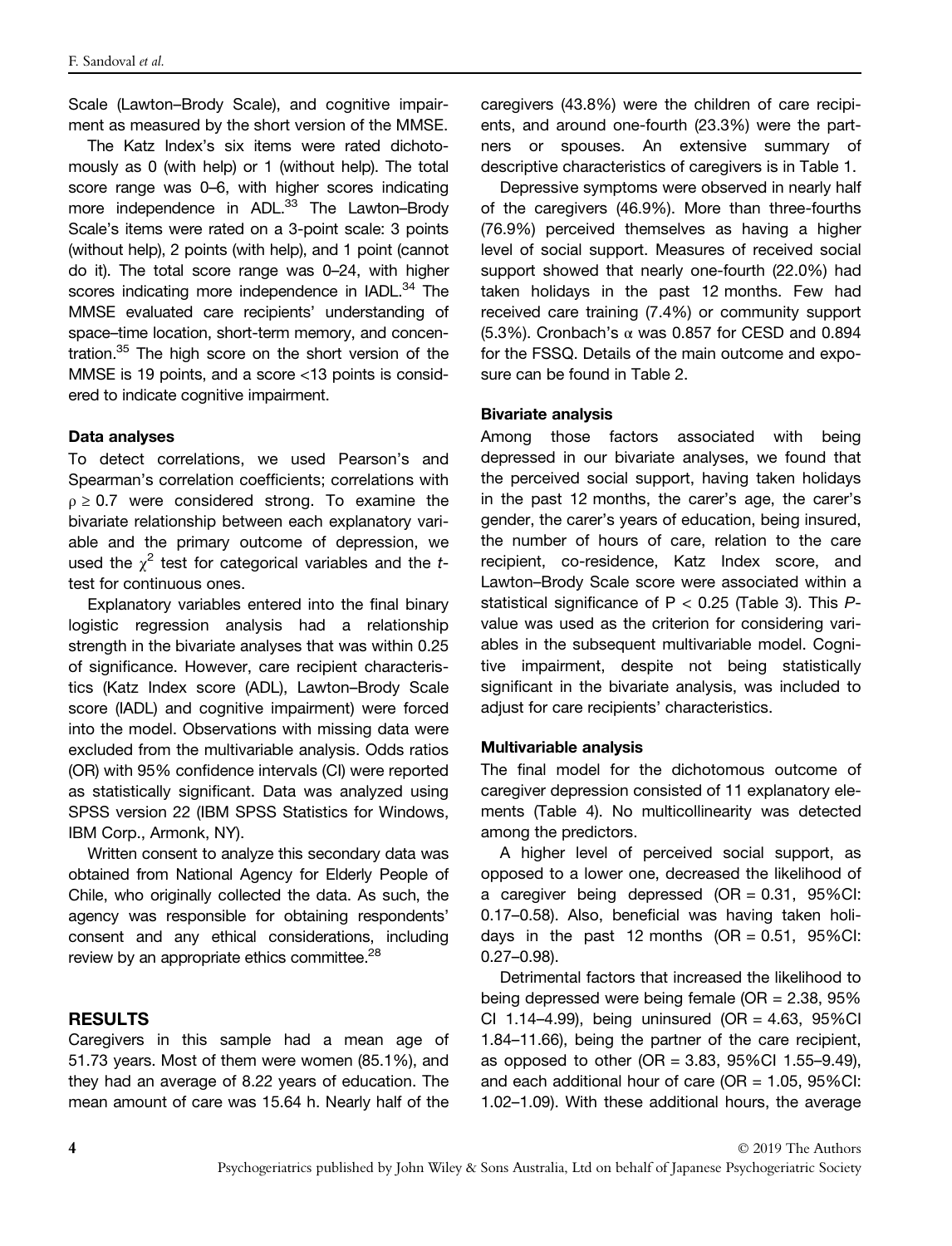|  |  | <b>Table 1</b> Basic characteristics of the caregivers ( $N = 377$ ) |  |  |
|--|--|----------------------------------------------------------------------|--|--|
|--|--|----------------------------------------------------------------------|--|--|

| Item                                                   |                      |
|--------------------------------------------------------|----------------------|
| Caregiver characteristics                              |                      |
| Age (years)                                            |                      |
| Mean                                                   | 51.7                 |
| Median (range)                                         | 50 (15-87)           |
| Gender, n (%)                                          |                      |
| Male (ref)                                             | 56 (14.9)            |
| Female<br>Education (years)                            | 321 (85.1)           |
| Mean                                                   | 8.2                  |
| Median (range)                                         | $8(0-17)$            |
| Marital status, n (%)                                  |                      |
| Married                                                | 212 (56.2)           |
| Divorced                                               | 28 (7.4)             |
| Widowed                                                | 21 (5.6)             |
| Single                                                 | 116 (30.8)           |
| Health insurance, n (%)                                |                      |
| Uninsured                                              | 32 (8.5)             |
| National                                               | 320 (84.9)           |
| Private                                                | 9(2.4)               |
| Other                                                  | 8 (2.1)              |
| Caregiving characteristics                             |                      |
| Setting, n (%)<br>Rural                                | 127 (33.7)           |
| Urban                                                  | 250 (66.3)           |
| Hours of care                                          |                      |
| Mean                                                   | 15.6                 |
| Median (range)                                         | 14 (1-24)            |
| Relation to the care recipient, $n$ (%)                |                      |
| Partner or spouse                                      | 88 (23.3)            |
| Child                                                  | 165 (43.8)           |
| Stepchild                                              | 4(1.1)               |
| Parent/parents-in-law                                  | 2(0.5)               |
| Sibling/sibling-in-law                                 | 16 (4.2)             |
| Child-in-law                                           | 26 (6.9)             |
| Grandchild<br>Other relative                           | 27 (7.2)             |
| Non-relative                                           | 25 (6.6)<br>18 (4.8) |
| Private care                                           | 6(1.6)               |
| Co-residence, n (%)                                    |                      |
| No                                                     | 54 (14.3)            |
| Yes                                                    | 320 (84.9)           |
| Care recipient characteristics                         |                      |
| Katz Index score (ADL)                                 |                      |
| Mean                                                   | 3.4                  |
| Median (range)                                         | $4(0-5)$             |
| Lawton-Brody Scale                                     |                      |
| score (IADL)                                           |                      |
| Mean                                                   | 13.8                 |
| Median (range)                                         | 14 (2–24)            |
| Cognitive impairment,                                  | 179 (47.5)           |
| n (%)<br>Outcome: depression of caregiver (CESD score) |                      |
| Mean                                                   | 16.8                 |
| Median (range)                                         | 15 (0–50)            |
| Exposure: perceived social support (FSSQ)              |                      |
| Mean                                                   | 39.3                 |
| Median (range)                                         | 41 (11–55)           |
| Received social support,                               |                      |
| n (%)                                                  |                      |
|                                                        |                      |

| <b>Table 1 Continued</b> |  |  |  |
|--------------------------|--|--|--|
|--------------------------|--|--|--|

| ltem                          |           |
|-------------------------------|-----------|
| Has taken a holidays in       | 83 (22.0) |
| the past 12 months            |           |
| Has received care             | 28 (7.4)  |
| training                      |           |
| Receives community<br>support | 20(5.3)   |

ADL, activities of daily living; CESD, Center for Epidemiologic Studies Depression Scale; FSSQ, Duke-UNC Functional Social Support Questionnaire; IADL, instrumental activities of daily living.

amount of care provided by Chilean caregivers was 16 h (OR =  $2.25$ ).<sup>16</sup>

## **DISCUSSION**

The present study's main findings indicate that depressive symptoms are relatively prevalent among caregivers and that higher social support can help prevent depressive symptoms. A previous study of caregivers of patients attending haemodialysis in Chile reported that 43.8% had depression according to the CESD (95%CI: 36.42–51.53), $20$  which is similar to the 46.9% found in our study. In other countries where the CESD was used with the same cut-off score of 16, the prevalence of depression seemed to be lower. In Japan, a study showed that the prevalence was 34.2% among informal caregivers of communitydwelling elderly persons who used the long-term care insurance system.<sup>36</sup> In Canada, the prevalence was 21% among informal caregivers of demented elders in the community, $37$  despite dementia supposedly placing a higher strain on caregivers compared to caregivers of people without dementia. In Spain, a sample of caregivers of disabled older persons reports a prevalence of 36.9% for both sexes, although disability may pose a higher burden for caregivers compared to caregivers of people without disabilities.<sup>38</sup> In the USA, among caregivers of impaired elderly the prevalence of depression was  $35.2\%$ .<sup>39</sup> It can be argued that the prevalence of depression among caregivers in Chile is high, especially given the prevalence of depressive symptoms in the general population was estimated to be 17.2% based on nationally representative data for 2009–2010,<sup>40</sup> for which depression was assessed with the Short Form of the Composite International Diagnostic Interview.41

The results of the present study show the importance of addressing caregivers' depressive symptoms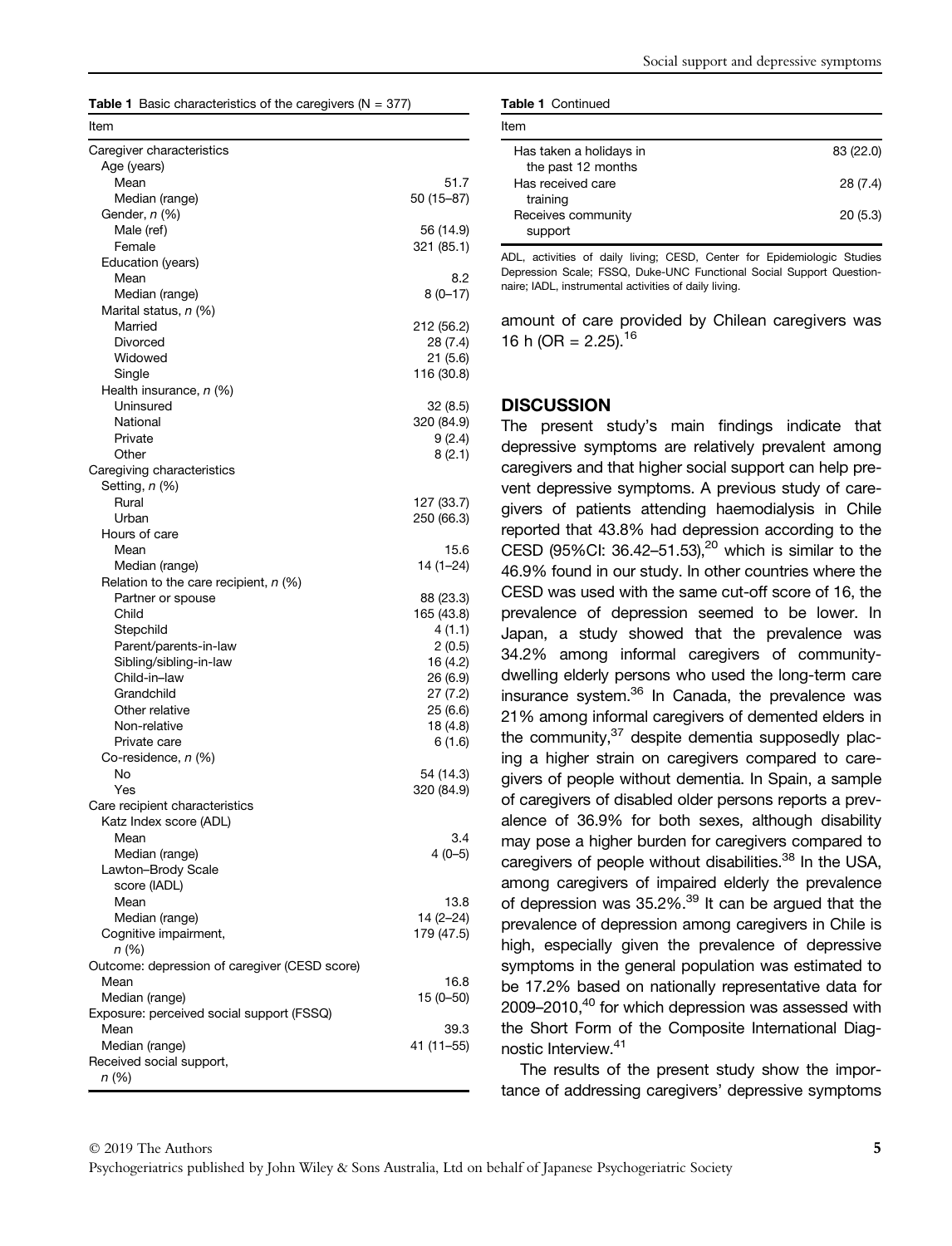| ltem                                      | n (%)      |
|-------------------------------------------|------------|
| Outcome: depression of caregiver (CESD)   |            |
| Not depressed $(<16)$                     | 200 (53.1) |
| Depressed $(≥16)$                         | 177 (46.9) |
| Exposure: perceived social support (FSSQ) |            |
| Lower $(32)$                              | 87 (23.1)  |
| Higher $(232)$                            | 290 (76.9) |

CESD, Center for Epidemiologic Studies Depression Scale; FSSQ, Duke-UNC Functional Social Support Questionnaire.

in a country where the increasing number of older persons require more informal caregivers for whom depression poses a serious burden.<sup>42</sup> This also applies to other countries in the region and developing countries in general, where most older persons will live in the near future. $3$  In addition, this study highlights a neglected topic in the literature of the region: social support and depression of informal caregivers. Given the lack of long-term care services and evidencebased policies in developing countries when compared to developed countries, this subject is of the utmost importance.<sup>43</sup>

Our main exposure, perceived social support, appears to act as a preventive against the likelihood of having depressive symptoms. This beneficial effect has been documented before.<sup>5,14,18,19</sup> Previously, a study using the FSSQ found a correlation between depression among caregivers and lower social support.<sup>44</sup> Although this was observed in our bivariate analyses, it was statistically insignificant in our multivariable analysis. It must be noted that there were fewer adjusting variables in this study. Additionally, as in this study, previous studies have found that compared to the effects of received social support, those of perceived social support relate more strongly to depressive symptoms.<sup>14,19,45</sup> This may reflect the importance of the quality of the social support rather than the quantity or the perception of availability over actual reception.<sup>5,14</sup>

With regard to the covariates in the present study, female caregivers were nearly 2.4 times more likely to be depressed than male caregivers. Previous studies have shown the detrimental effects of being a female caregiver and the partner of the care recipient.<sup>27,46,48</sup> Livingston et al. explained that the higher prevalence of depression in female caregivers negates the idea that women adapt more 'naturally' to the role of caregiver. However, women generally

have a higher likelihood of being depressed.<sup>19</sup> This is consistent with nationally representative data on the general population in Chile, where the prevalence of depression in women is three times that in men  $(25.7\% \text{ vs } 8.5\%).^{40}$  Therefore, this relationship may be the result of gender rather than differences among caregivers.

Spouse caregivers have been found to have a higher risk for depression.<sup>48</sup> It has been argued that the closer the bond, the more stressful the caregiving role, which could explain this heightened risk. The proximity between dyads could also explain the beneficial effect of being a caregiver who is not the recipient's partner or spouse or even the recipient's child. In this study, partners and spouses were at a higher risk for depression than children and others (alternative analysis not included). This higher risk for spouses than for children has been found before.<sup>47</sup> Partners and spouses experience the detrimental effects of proximity. Nonetheless, the present study found that co-residence of the dyad was not statistically significant, as commonly found in the literature. This could be explained by the fact that the vast majority of dyads lived together (84.9%). This asymmetry may statistically hinder any significant finding.

The lack of a significant association between diminished physical capabilities and depression has been shown before. Livingston et al. argued that this may be due to the maintenance or reinforcement of the psychological benefits of a close relationship when the care recipient has diminished functional capabilities.<sup>46</sup> In our study, functional capabilities are reflected in the Katz Index and Lawton–Brody Scale scores. However, there is conflicting evidence regarding caregiver depression and care recipients' impairment. Others authors have found that greater functional impairment relates to higher levels of depression.<sup>27,48</sup> Meshefedjian et al. argued that increased physical burden may reduce the mental health of the caregivers. However, they suggest the possibility of bias because depressed caregivers may be more likely to report the disability of their care recipient.

The literature has previously reported that longer hours of care have a detrimental effect on caregivers.<sup>27</sup> Longer hours of care may decrease caregivers' physical and mental health because caregiving is a very physically and mentally demanding job. This may explain why having taken holidays appears to have had beneficial effect for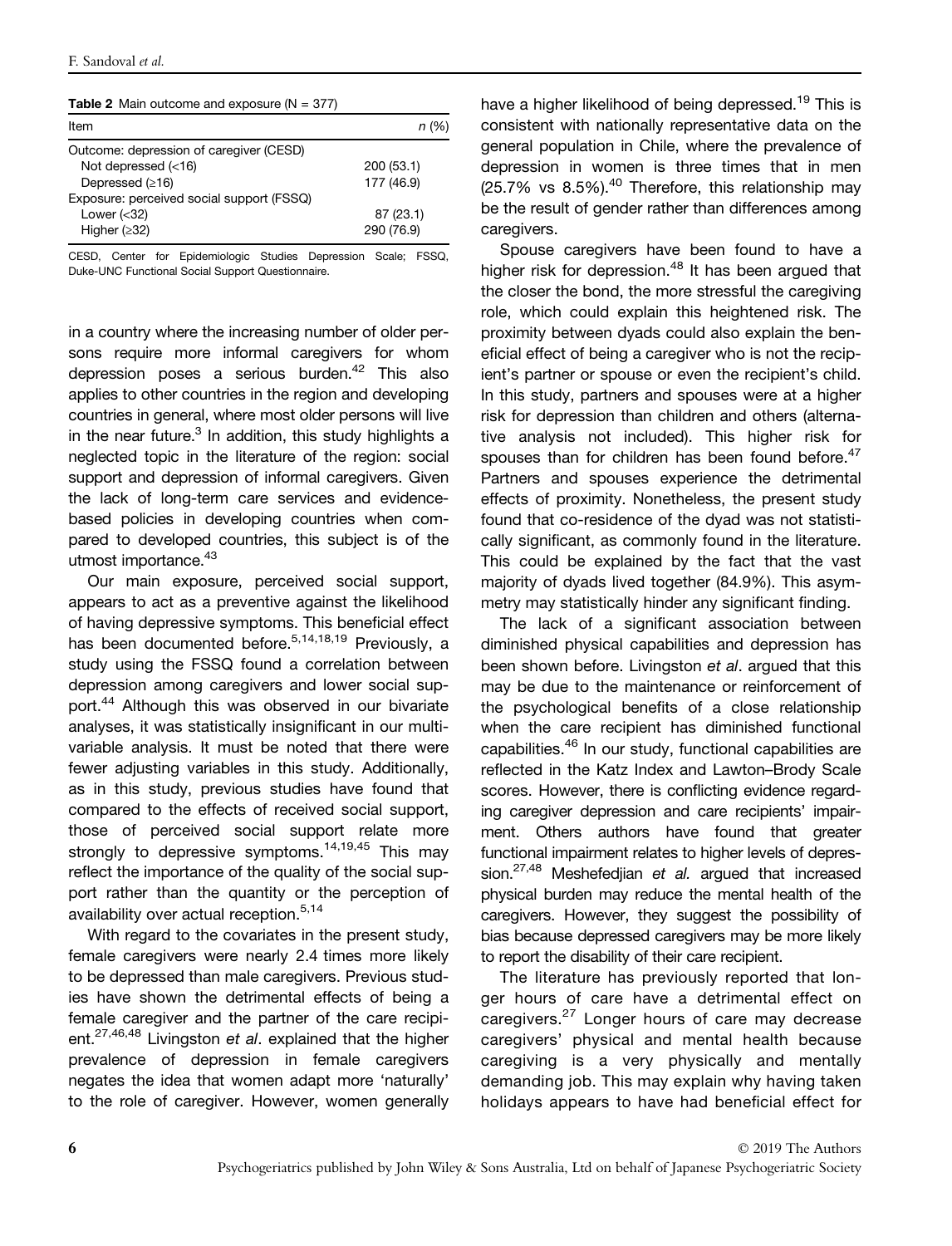#### Table 3 Bivariate analysis of sociodemographic characteristics and depression

|                                          |                 | Depression <sup>®</sup> |                   |         |
|------------------------------------------|-----------------|-------------------------|-------------------|---------|
| Item                                     | Total $n\ll 0$  | Not depressed $n$ (%)   | Depressed $n$ (%) | P-value |
| Caregiver characteristics                |                 |                         |                   |         |
| Caregivers                               | 377 (100)       | 200 (53.1)              | 177 (46.9)        |         |
| Age                                      | $51.7 \pm 15.4$ | $50.2 \pm 15.7$         | $53.5 \pm 15$     | 0.042   |
| Gender                                   |                 |                         |                   | 0.213   |
| Male                                     | 56 (14.9)       | 34 (17)                 | 22 (12.4)         |         |
| Female                                   | 321 (85.1)      | 166 (83)                | 155 (87.6)        |         |
| Education (years)                        | $8.2 \pm 4.2$   | $8.3 \pm 4.5$           | 6.7 $\pm$ 4.2     | 0.000   |
| Marital status                           |                 |                         |                   | 0.431   |
| Single                                   | 116 (30.8)      | 67 (33.5)               | 49 (27.7)         |         |
| Married                                  | 212 (56.2)      | 105 (52.5)              | 107 (60.5)        |         |
| <b>Divorced</b>                          | 28 (7.4)        | 17(8.5)                 | 11(6.2)           |         |
| Widowed                                  | 21(5.6)         | 11(5.5)                 | 10(5.6)           |         |
| Medical insurance                        |                 |                         |                   | 0.003   |
| Yes                                      | 337 (91.3)      | 187 (95.4)              | 150 (86.7)        |         |
| <b>No</b>                                | 32(8.7)         | 9(4.6)                  | 23 (13.3)         |         |
| Caregiving characteristics               |                 |                         |                   |         |
| Setting                                  |                 |                         |                   | 0.723   |
| Rural                                    | 127 (33.7)      | 69 (34.5)               | 58 (32.8)         |         |
| Urban                                    | 250 (66.3)      | 131 (65.5)              | 119 (67.2)        |         |
| Hours of care                            | $15.6 \pm 8.3$  | $13.6 \pm 8.2$          | $17.9 \pm 7.8$    | 0.000   |
| Relation to the care recipient           |                 |                         |                   | 0.000   |
| Partner or spouse                        | 88 (23.3)       | 33 (16.5)               | 55(31.1)          |         |
| Child                                    | 169 (44.8)      | 87 (43.5)               | 82 (46.3)         |         |
| Other                                    | 120 (31.8)      | 80 (40)                 | 40 (22.6)         |         |
| Co-residence                             |                 |                         |                   | 0.012   |
| No                                       | 54 (14.4)       | 37 (18.8)               | 17(9.6)           |         |
| Yes                                      | 320 (85.6)      | 160 (81.2)              | 160 (90.4)        |         |
| Care recipient characteristics           |                 |                         |                   |         |
| Katz Index score (ADL)                   | $3.4 \pm 1.7$   | $3.5 \pm 1.6$           | $3.25 \pm 1.8$    | 0.140   |
| Lawton-Brody Scale score (IADL)          | $13.8 \pm 4.9$  | 14.1 $\pm$ 4.9          | $13.5 \pm 4.9$    | 0.160   |
| Cognitive impairment                     |                 |                         |                   | 0.592   |
| No                                       | 143 (44.4)      | 74 (43)                 | 69 (46)           |         |
| Yes                                      | 179 (55.6)      | 98 (57)                 | 81 (54)           |         |
| Perceived social support (FSSQ)          |                 |                         |                   | 0.000   |
| Lower $(32)$                             | 87 (23.1)       | 30 (15)                 | 57 (32.2)         |         |
| Higher $(≥32)$                           | 290 (76.9)      | 170 (85)                | 120 (67.8)        |         |
| Received social support                  |                 |                         |                   |         |
| Has taken holidays in the past 12 months |                 |                         |                   | 0.006   |
| <b>No</b>                                |                 |                         | 149 (84.2)        |         |
| Yes                                      | 294 (78)        | 145 (72.5)              |                   |         |
|                                          | 83 (22)         | 55 (27.5)               | 28 (15.8)         | 0.737   |
| Has received care training               |                 |                         |                   |         |
| No                                       | 349 (92.6)      | 186 (93)                | 163 (92.1)        |         |
| Yes                                      | 28 (7.4)        | 14(7)                   | 14 (7.9)          |         |
| Receives community support               |                 |                         |                   | 0.271   |
| No                                       | 357 (94.7)      | 187 (93.5)              | 170 (96)          |         |
| Yes                                      | 20(5.3)         | 13 (6.5)                | 7(4)              |         |

Data are presented as n (%) or mean  $\pm$  SD. <sup>†</sup>A Center for Epidemiologic Studies Depression Scale score ≥16 indicates depression. ADL, activities of daily living; FSSQ, Duke-UNC Functional Social Support Questionnaire; IADL, instrumental activities of daily living.

caregivers in this study: holidays provided relief effects.

Among this study's strong points is the large, nationally representative data set, which in its original form included an expansion factor, enabling the figures to be extrapolated to represent the entire nation. In contrast, previous studies in Chile on caregiver experiences used limited samples. This study was also able to employ a wide set of relevant factors related to depression in caregivers, which have been previously documented in the literature. Another strength is the restricted definition of caregiver instead of self-identification. Our definition allowed us to identify those caregivers who actually assist

#### © 2019 The Authors

Psychogeriatrics published by John Wiley & Sons Australia, Ltd on behalf of Japanese Psychogeriatric Society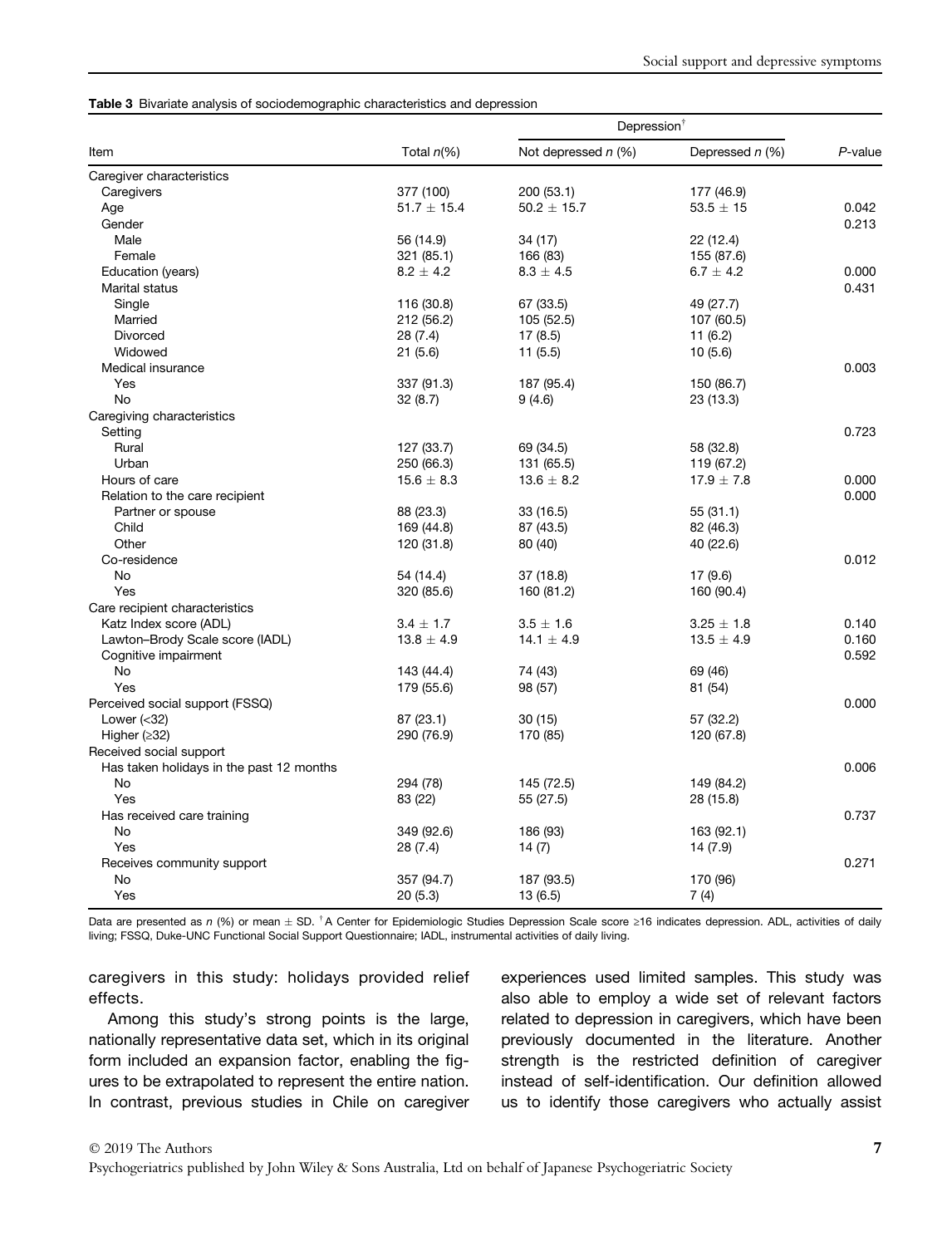|                                                       | $Exp(B)$ . | 95%CI   |              |  |
|-------------------------------------------------------|------------|---------|--------------|--|
| Variables in the equation                             |            |         | Lower Upper  |  |
| Perceived social support (ref = lower social support) |            |         |              |  |
| Higher social support                                 | 0.311      | 0.167   | 0.579        |  |
| Has taken holidays in the past 12 months              | 0.513      | 0.270   | 0.975        |  |
| Carer's age (years)                                   | 0.982      | 0.959   | 1.005        |  |
| Carer's gender (ref = male)                           |            |         |              |  |
| Female                                                | 2.381      | 1.136   | 4.988        |  |
| Education (years)                                     | 0.943      | 0.879   | 1.010        |  |
| Health insurance type (ref $=$ insured)               |            |         |              |  |
| Uninsured                                             | 4.629      |         | 1.838 11.656 |  |
| Relation to care recipient (ref $=$ other)            |            |         |              |  |
| Partner or spouse                                     | 3.832      | 1.546   | 9.493        |  |
| Child                                                 | 1.387      | 0.762   | 2.523        |  |
| Hours of care                                         | 1.052      | 1.017   | 1.087        |  |
| Co-residence (ref = $no$ )                            | 0.939      | 0.828   | 1.064        |  |
| Katz Index score (ADL)                                | 0.966      | 0.902   | 1.034        |  |
| Lawton-Brody Scale score (IADL)                       | 0.996      | 0.806   | 1.230        |  |
| Cognitively impaired care recipient (ref = $no$ )     |            |         |              |  |
| Yes                                                   | 0.765      | 0.431   | 1.357        |  |
| Constant                                              | 2.467      |         |              |  |
| Hosmer-Lemeshow test                                  |            |         |              |  |
| $\chi^2$<br>Step                                      | d.f.       | P-value |              |  |
| 2.125<br>1                                            | 8          | 0.977   |              |  |

Table 4 Logistic regression of social support and depres $sion<sup>†</sup>$  (n = 315)

†A Center for Epidemiologic Studies Depression Scale score ≥16 indicates depression. ADL, activities of daily living; CI, confidence interval; IADL, instrumental activities of daily living.

with ADL and IADL. Nonetheless, our definition could not identify caregivers who do not identify as such,<sup>49</sup> which is a limitation of the original data collection.

The main limitation of this study was its crosssectional design, which precluded us from determining causality based on the associations. It prevented us from establishing if caregivers were depressed because of lower perceived social support or if perceived social support was lower because they were depressed. We tried to address this by including objective elements of received social support, which improved the fitness of the multivariable model while providing statistically significant findings.

Another limitation of this study was the absence of information regarding the economic resources of caregivers, care recipients, and households. It has been previously reported that economic health probably mitigates the stresses of caregiving.<sup>27</sup> We argue that a closer surrogate to caregiver income could be their years of education, which was close to significant in this study. However, the fact that primary education in Chile is mandatory and free for those without resources may preclude this assumption. Another factor that may indicate caregiver wealth is having private health insurance, which is generally more expensive system for the provision of health services. However, in this study, only 2.4% of caregivers had private health insurance. A much larger proportion (84.9%) was enrolled in the national insurance system, which often serves poorer segments of the population. Their use of national insurance may be explained by their inability to have a paid job because of their caregiving duties, which therefore limits their access to more expensive insurance.

Based on our findings, we believe that the beneficial effects of social support should be further explored. In particular, future studies should consider the effects of activities involving social interactions, such as volunteer programmes and intergenerational programmes, as well as the provision of governmentsponsored long-term care programmes to complement informal support, $50$  such as cash transfers, in-kind benefits, and respite care for caregivers. Additionally, research should examine ways to alleviate caregiver burden, which is especially important given that nearly half of caregivers have depression. Although the level of perceived social support was high among survey respondents (76.9%), this could decrease as more people become primary informal caregivers. Also, the effects of the declining marriage rate should be considered, as it will result in more single elderly individuals. Likewise, the declining birth rates means that older persons will not have children to turn to for caregiving. This is all occurring in the context of changing household structure: multiple generations are increasingly less likely to share a household. Because children and partners or spouses account for most of the caregiving force, the social support for caregivers will be certainly reduced.

These demographic trends point to the necessity for a long-term care system that will enable caregivers to have respite and alleviate caregiver burden. This is particularly important for female caregivers, who appear to most vulnerable to the detrimental effects of caregiving. In this study, taking holidays was shown to be beneficial for caregivers. Therefore, how respite affects caregivers should be further explored, as should respite care programmes that enable caregivers to take needed breaks. Policies that address providing support for depressed female caregivers should also be explored. Future studies should examine the spousal obligation to provide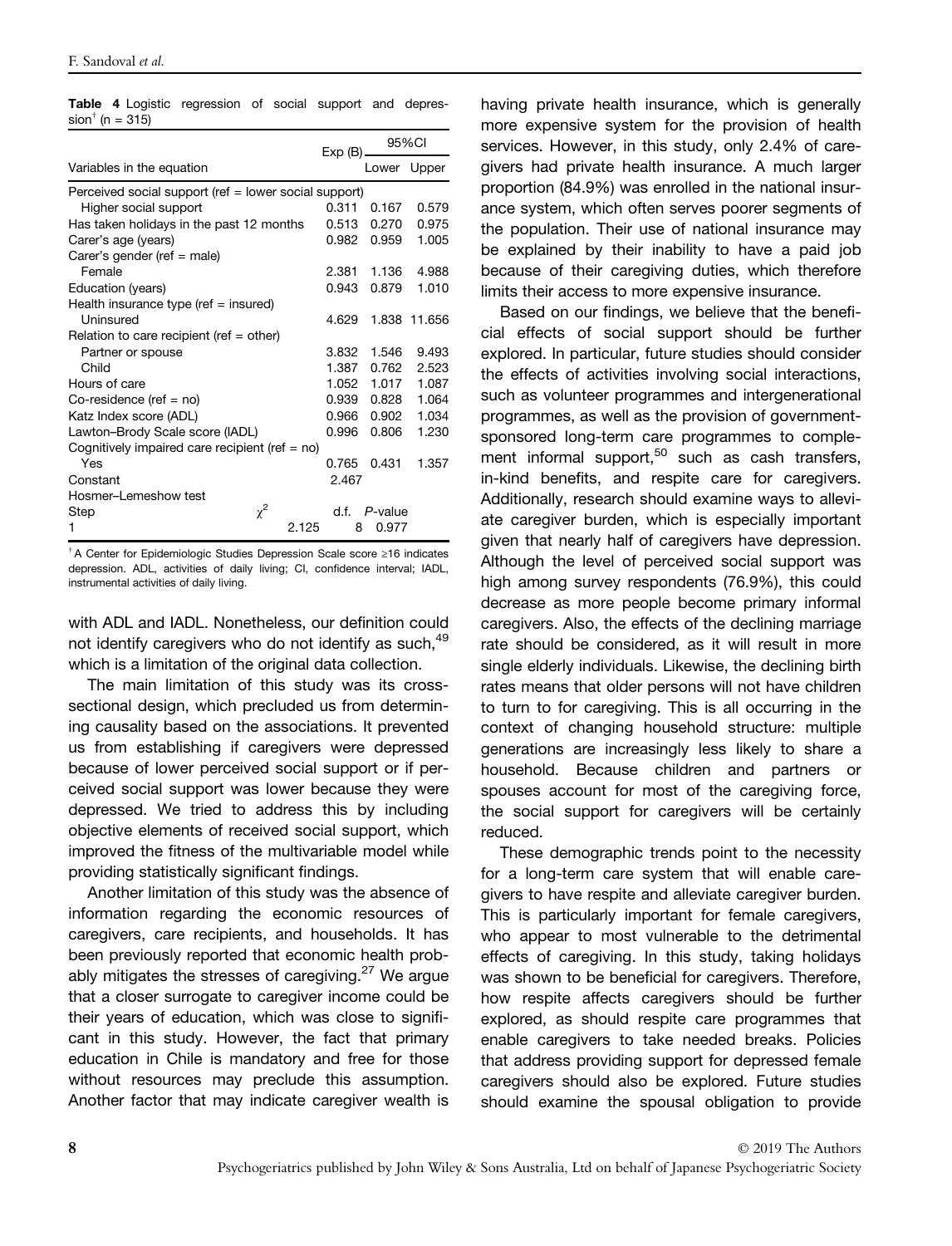care, which this study found to have a detrimental effect on caregivers. Finally, measures to address depression among uninsured caregivers, particularly in a country with universal health care, should be explored.

### ACKNOWLEDGMENTS

The authors thank the National Agency for Older Persons of Chile (SENAMA) for the provision of the data.

The authors have no conflict of interest to declare.

This research was supported by 1) a grant-in-aid from the Ministry of Health, Labour and Welfare of Japan through a Health and Labour Sciences Research Grant (Research on Policy Planning and Evaluation H28-seisaku-ippan-003) and the Grant-in-Aid for Scientific Research (Challenges of global ageing without borders H24-Chikyukibo-ippan-001); 2) The Ministry of Education, Culture, Sports, Science and Technology of Japan (2013 Only-One Dispatch Program by the University Research Strengthening Promotion Project); and 3) by the Japan Society for the Promotion of Science (Grant-in-Aid for Fellows 2015 H27-Tokubetsu-Kenkyuin-Shorei-hi).

#### **REFERENCES**

- 1 Whiteford HA, Degenhardt L, Rehm J et al. Global burden of disease attributable to mental and substance use disorders: findings from the global burden of disease study 2010. Lancet 2013; 382: 1575–1586.
- 2 Ferrari AJ, Charlson FJ, Norman RE et al. Burden of depressive disorders by country, sex, age, and year: findings from the Global Burden of Disease Study 2010. PLoS Med 2013; 10: e1001547.
- 3 United Nations Population Fund, HelpAge International. Ageing in the twenty-first century: a celebration and a challenge. New York; London: United Nations Population Fund, HelpAge International, 2012.
- 4 Gallagher D, Rose J, Rivera P, Lovett S, Thompson LW. Prevalence of depression in family caregivers. Gerontologist 1989; 29: 449–456.
- 5 Savage S, Bailey S. The impact of caring on caregivers' mental health: a review of the literature. Aust Health Rev 2004; 27: 111–117.
- 6 Mello JA, Macq J, Van Durme T et al. The determinants of informal caregivers' burden in the care of frail older persons: a dynamic and role-related perspective. Aging Ment Health 2017; 21: 838–843.
- 7 Pinquart M, Sorensen S. Differences between caregivers and noncaregivers in psychological health and physical health: a meta-analysis. Psychol Aging 2003; 18: 250–267.
- 8 Cochrane JJ, Goering PN, Rogers JM. The mental health of informal caregivers in Ontario: an epidemiological survey. Am J Public Health 1997; 87: 2002–2007.
- 9 Fiestas F, Gallo C, Poletti G et al. Improving mental and neurological health research in Latin America: a qualitative study. BMC Public Health 2009; 9: 334.
- 10 Saldivia S, Vicente B, Kohn R, Rioseco P, Torres S. Use of mental health services in Chile. Psychiatr Serv 2004; 55: 71–76.
- 11 Palloni A, Pinto-Aguirre G, Peláez M. Demographic and health conditions of ageing in Latin America and the Caribbean. Int J Epidemiol 2002; 31: 762–771.
- 12 Gitlin LN, Fuentes P. The Republic of Chile: an upper middleincome country at the crossroads of economic development and aging. Gerontologist 2012; 52: 297–305.
- 13 Rodakowski J, Skidmore ER, Rogers JC, Schulz R. Role of social support in predicting caregiver burden. Arch Phys Med Rehabil 2012; 93: 2229–2236.
- 14 Fiore J, Becker J, Coppel DB. Social network interactions: a buffer or a stress. Am J Community Psychol 1983; 11: 423–439.
- 15 Fiore J, Coppel DB, Becker J, Cox GB. Social support as a multifaceted concept: examination of important dimensions for adjustment. Am J Community Psychol 1986; 14: 93–111.
- 16 Butterworth P, Pymont C, Rodgers B, Windsor TD, Anstey KJ. Factors that explain the poorer mental health of caregivers: results from a community survey of older Australians. Aust N Z J Psychiatry 2010; 44: 616–624.
- 17 Lim JW, Zebrack B. Caring for family members with chronic physical illness: a critical review of caregiver literature. Health Qual Life Outcomes 2004; 2: 50.
- 18 Haley WE, LaMonde LA, Han B, Burton AM, Schonwetter R. Predictors of depression and life satisfaction among spousal caregivers in hospice: application of a stress process model. J Palliat Med 2003; 6: 215–224.
- 19 Thielemann PA, Conner NE. Social support as a mediator of depression in caregivers of patients with end-stage disease. J Hosp Palliat Nurs 2009; 11: 82–90.
- 20 Arechabala MC, Catoni MI, Palma E, Barrios S. [Depression and self-perceived burden of care by hemodialysis patients and their caregivers.] Rev Panam Salud Publica 2011; 30 (1): 74–79 (in Spanish).
- 21 Grandon P, Jenaro C, Lemos S. Primary caregivers of schizophrenia outpatients: burden and predictor variables. Psychiatry Res 2008; 158: 335–343.
- 22 Caqueo-Urizar A, Gutierrez-Maldonado J, Miranda-Castillo C. Quality of life in caregivers of patients with schizophrenia: a literature review. Health Qual Life Outcomes 2009; 7: 84.
- 23 Sandoval Garrido FA, Tamiya N, Lloyd-Sherlock P, Noguchi H. Relation of depression with health behaviors and social conditions of dependent community-dwelling older persons in the republic of Chile. Int Psychogeriatr 2016; 28: 2029–2043.
- 24 Economic Commission for Latin America and the Caribbean, CELADE. División de Población. Redes de Apoyo Social de Las Personas Mayores: Marco Conceptual. Notas de población N77. Santiago: Centro Latinoamericano de Demografía CELADE Comisión Económica para América Latina y el Caribe CEPAL, 2003.
- 25 Gallardo-Peralta LP, de Roda ABL, Angeles Molina-Martinez M, Schettini Del Moral R. Family and community support among older Chilean adults: the importance of heterogeneous social support sources for quality of life. J Gerontol Soc Work 2018; 61: 584–604.

Psychogeriatrics published by John Wiley & Sons Australia, Ltd on behalf of Japanese Psychogeriatric Society